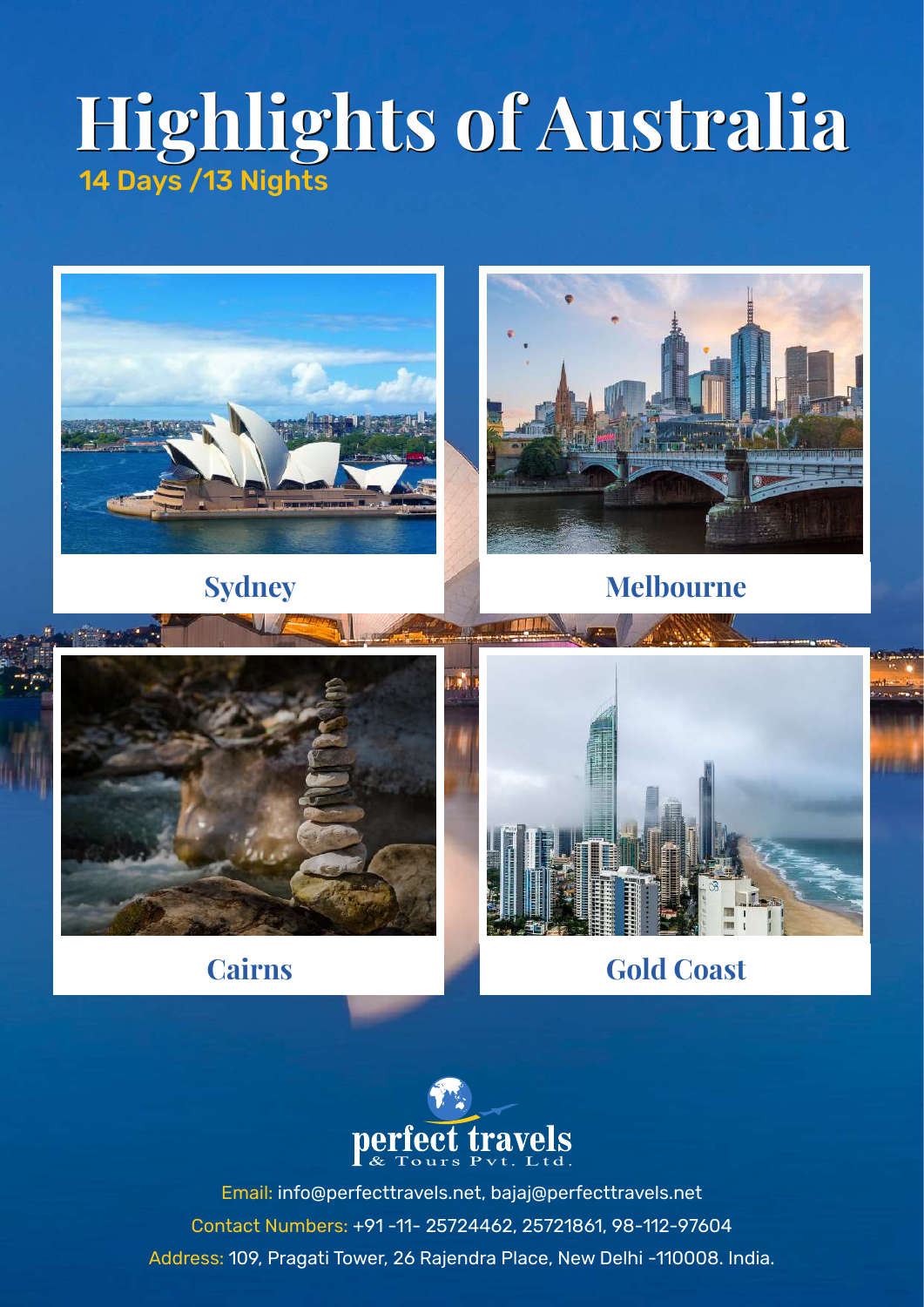

## 4 NIGHTS SYDNEY / 3 NIGHTS MELBOURNE / 3 NIGHTS CAIRNS / 3 NIGHTS GOLD COAST DELHI / SYDNEY

Day: 01  $\rightarrow$  Today you will make your own arrangements to reach Delhi Airport to connect Singapore Airlines flight to Sydney via Singapore.

## ARRIVE SYDNEY

Day: 02  $\rightarrow$  On arrival seat in coach transfer to hotel for check-in. Evening free for leisure or you can opt for an optional tour of Show boat dinner cruise (transfers on your own). Overnight at hotel.

#### CITY TOUR (Afternoon)

- Day: 03 |  $\leftrightarrow$  Breakfast at the hotel. Join your Australian Pacific Touring coach at Pier 26 Aquarium Wharf Darling Harbour to commence an afternoon city tour. Tour through the historic Rocks area and take in views of the Opera House, Hyde Park, St Mary's Cathedral, Parliament House and the Art Gallery. Stop at Mrs Macquarie's Chair for magnificent views of the Opera House and Harbour Bridge and see the colourful Royal Botanic Gardens. Visit The Gap to enjoy the stunning views. Stop at the world famous Bondi Beach then rejoin the coach for the return journey to Sydney travelling through Paddington and the exclusive Eastern Suburbs. Tour concludes at approximately 5.45pm, at which time hotel drop offs will commence.
	- Overnight at the Hotel.

#### SYDNEY: BLUE MOUNTAINS WITH AUSTRALIA WILDLIFE

- Day: 04 Sreakfast at the hotel. Discover the spectacular Blue Mountains and see native wildlife Explore World Heritage-listed Blue Mountains National Park. This rugged and beautiful region forms part of the Great Dividing Range, linking tropical north to temperate south, while dividing coastal cities from the vast Outback. Pass by Homebush Bay, site of the 2000 Olympics.
	- Discover Leura village, a delightful blend of groomed gardens and quaint shops, enjoy free time to wander the streets of Leura. Next we stop at Echo Point and see the famous Three Sisters rock formation. Travel through Katoomba, heart of the resort region within the Blue Mountains National Park and discover the remarkable beauty of Blue Mountains National Park, enjoy an easy walk or Visit Echo Point Lookout, see the Three Sisters and hear the ancient Aboriginal legends of this impressive rock formation, hear traditional Aboriginal Dreamtime tales interpreting the creation of local landmarks.
	- Join the optional Blue Mountain rides Scenic Railway, Cableway or Skyway (own expense). These rides are great ways to see the steep valleys, canyons and Three Sisters rock formation. Enjoy a short stop at Cahills Lookout for impressive mountain scenery.

Continue...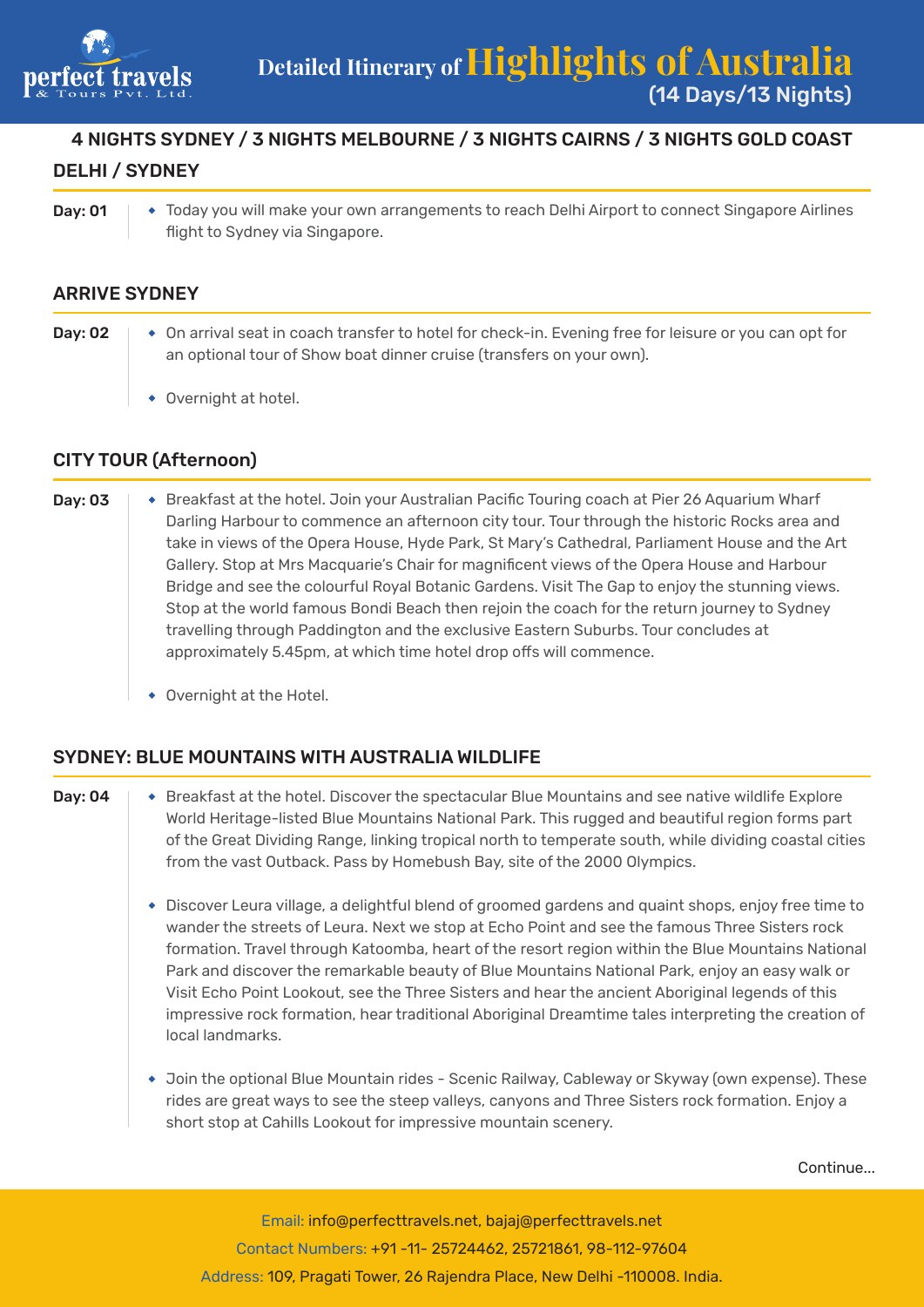

- Next enjoy an afternoon encounter at Featherdale Wildlife Park and have your photo taken with a cuddly koala, see kangaroos, wombats, dingoes and cute little fairy penguins.
- Overnight at the hotel.

#### SYDNEY - MELBOURNE

| Day: 05 | • After breakfast transfer to airport for your next destination to Melbourne. |
|---------|-------------------------------------------------------------------------------|
|         | $\rightarrow$ Overnight stay at hotel.                                        |

MELBOURNE

Day: 06 After breakfast we will take you for 1 Day Great Ocean Road Sunset Tour. ◆ **Duration:** 12 hours. Minimum Passengers: 4. Maximum Passengers: 24. Departure Days: Valid for 01APR18-31MAR19: Daily, except Sundays and 25DEC. Departure Time: 10:00am. Hotel pickups commence 9:00am. Pickup: Melbourne City accommodation. **Drop Off:** Melbourne City accommodation. Meals: Not included. Not Included: Meals.  $\cdot$  Inclusions - Experienced guide and commentary. - All entry fees. - Multilingual tour information service on request. - All transfers. - Free Wifi. What to Bring: Camera, swimming attire in summer, sunscreen and hat. **Itinerary:** A Go West Tours vehicle will pick you up from your hotel to commence a full day Great Ocean Road Sunset tour. Experience all the scenic wonders of this world famous coastal drive, arriving at the iconic Twelve Apostles to enjoy a memorable sunset. Enjoy the interactive nature of our fully guided tour and the stunning panoramas of the internationally renowned Port Campbell National Park, including the 12 Apostles and Loch Ard Gorge. Tour concludes at approximately 9.00pm-midnight (seasonally), at which time hotel drop offs will commence. Overnight stay @ hotel.

Continue...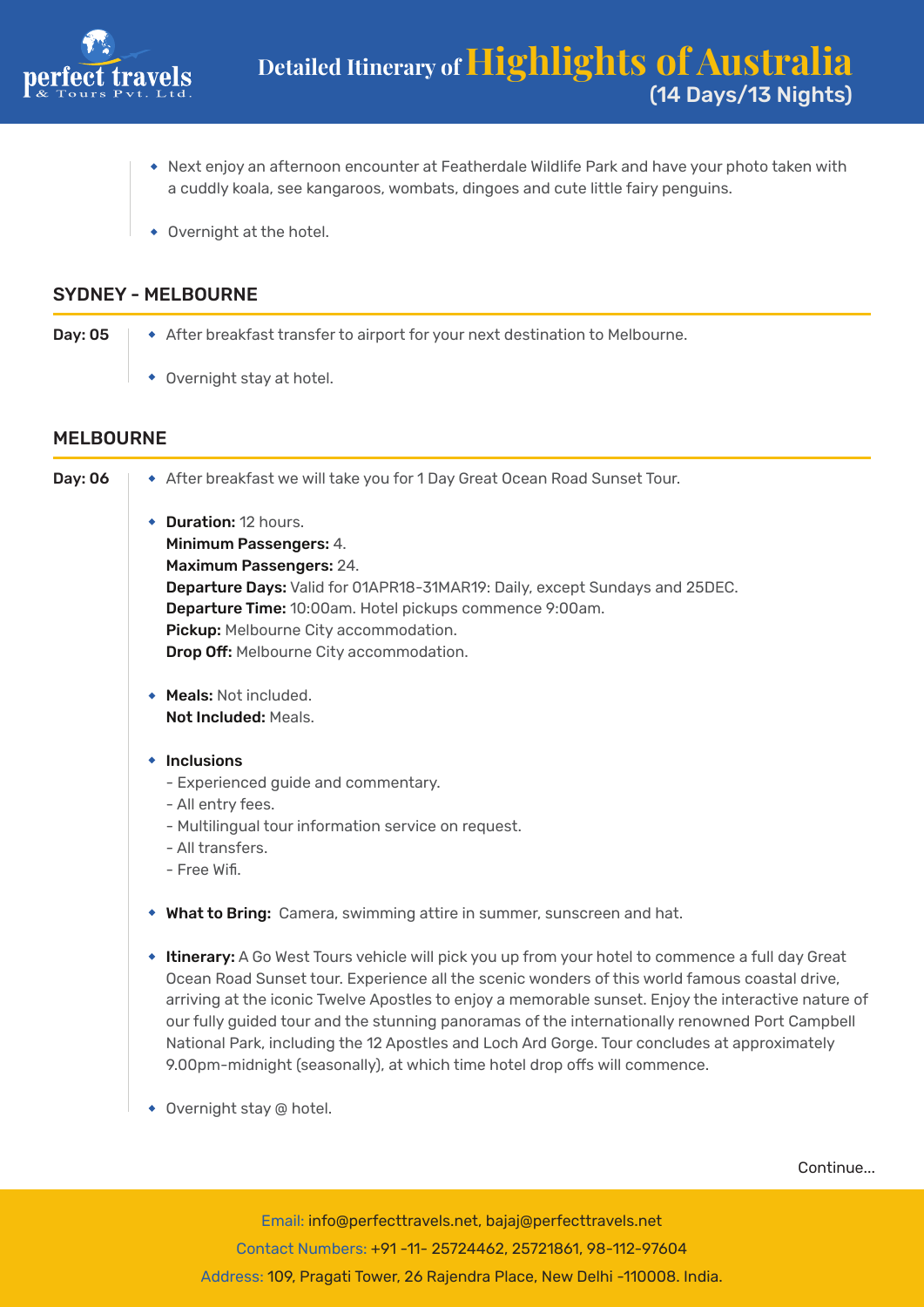

#### MELBOURNE

- **Day: 07**  $\rightarrow$  After Breakfast the day at leisure.
	- Overnight stay at hotel.

#### MELBOURNE – CAIRNS

- Day: 08  $\rightarrow$  Today transfer to Melbourne airport for your flight to Cairns. On arrival transfer to hotel for check-in. Evening free for leisure.
	- Overnight at hotel.

### CAIRNS - 9AM GREEN ISLAND EX CAIRNS

| Day: 09       | $\cdot$ Inclusions                                                                                                                                                                                                                                                                                                                                                                                                                                                                                                                 |
|---------------|------------------------------------------------------------------------------------------------------------------------------------------------------------------------------------------------------------------------------------------------------------------------------------------------------------------------------------------------------------------------------------------------------------------------------------------------------------------------------------------------------------------------------------|
|               | - Snorkelling demonstration.                                                                                                                                                                                                                                                                                                                                                                                                                                                                                                       |
|               | - Choice of glass bottom boat tour or the use of snorkelling gear. (snorkelling equipment deposit                                                                                                                                                                                                                                                                                                                                                                                                                                  |
|               | required).                                                                                                                                                                                                                                                                                                                                                                                                                                                                                                                         |
|               | - Self guided island walk.                                                                                                                                                                                                                                                                                                                                                                                                                                                                                                         |
|               | - Transfers from Cairns accommodation.                                                                                                                                                                                                                                                                                                                                                                                                                                                                                             |
|               | - All taxes and charges.                                                                                                                                                                                                                                                                                                                                                                                                                                                                                                           |
|               | ◆ What to Bring                                                                                                                                                                                                                                                                                                                                                                                                                                                                                                                    |
|               | - Towel.                                                                                                                                                                                                                                                                                                                                                                                                                                                                                                                           |
|               | - Hat.                                                                                                                                                                                                                                                                                                                                                                                                                                                                                                                             |
|               | - Sunscreen.                                                                                                                                                                                                                                                                                                                                                                                                                                                                                                                       |
|               | - Swimwear.                                                                                                                                                                                                                                                                                                                                                                                                                                                                                                                        |
|               | - Cash for drinks and snacks.                                                                                                                                                                                                                                                                                                                                                                                                                                                                                                      |
|               | - Credit card or drivers licence for snorkelling deposit.                                                                                                                                                                                                                                                                                                                                                                                                                                                                          |
|               | <b>* Itinerary:</b> Cruise to Green Island in comfort aboard a modern air-conditioned catamaran. Tropical<br>and enchanting Green Island is an idyllic coral cay on Australia's Great Barrier Reef where you spend<br>2 hours viewing the coral reef and fish life, relaxing on the white sandy beach and exploring the<br>walking tracks that lead through the National Park. A range of optional extras are available such as<br>scuba diving, helmet diving, boat snorkel tours, or the hire of canoes and beach lounge chairs. |
|               | • Overnight at hotel.                                                                                                                                                                                                                                                                                                                                                                                                                                                                                                              |
| <b>CAIRNS</b> |                                                                                                                                                                                                                                                                                                                                                                                                                                                                                                                                    |
|               |                                                                                                                                                                                                                                                                                                                                                                                                                                                                                                                                    |

- 
- **Day: 10**  $\rightarrow$  After breakfast the day at leisure
	- Overnight at hotel.

Continue...